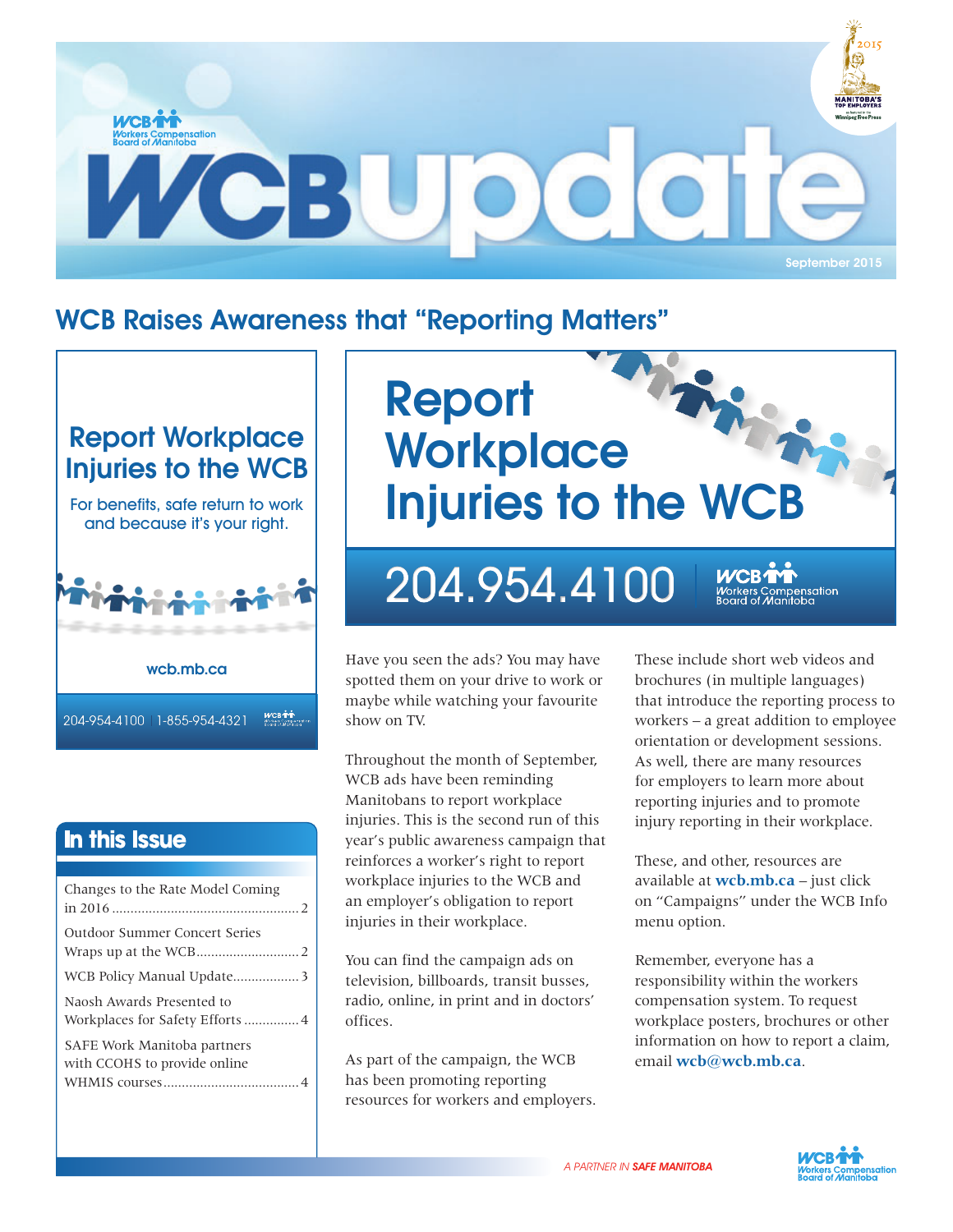# Changes to the Rate Model Coming in 2016

Having undertaken extensive consultation with its stakeholders, the WCB will be introducing changes to its rate setting model starting in 2016. Consultation with various stakeholder groups started in 2013, and included feedback from various stakeholder groups through a call for written submissions, as well as ongoing input and dialogue with a stakeholder advisory group, which was facilitated by Morneau Shepell.

The consultative feedback was reviewed, and improvements were recommended and compiled into a report that is available on the WCB website at **wcb.mb.ca > WCB Info > Rate Model Review**.

Ultimately, the recommendations called for a rate model that offered:

- More protection through collective liability, especially for small and medium employers.
- Less rate volatility and more stability for employers.
- A more balanced focus on prevention and return to work.

"We gathered feedback from both employers and labour and are using it to help enhance our rate system," says Winston Maharaj, WCB President and CEO. "Employers will see changes to the rate model beginning in 2016 that will be phased in over the next five years.

These enhancements will help create a more fair and balanced system, and directly addresses issues brought forward through our consultation process."

The costs of the workers compensation system are paid by employers, and the assessment rate model determines how those costs are allocated among employers.

Employers can expect to receive more information from the WCB in the months ahead.

## Outdoor Summer Concert Series Wraps up at the WCB



The WCB again partnered with Downtown BIZ this summer, and added a second concert series downtown at the WCB plaza at 333 Broadway. Every other Thursday

from July to early September saw several talented local artists featured, with the public enjoying a free summer concert over the noon hour on our plaza.

We look forward to next summer again partnering with Downtown Biz to bring exciting events to our plaza. Stay tuned and join us next summer!

**2**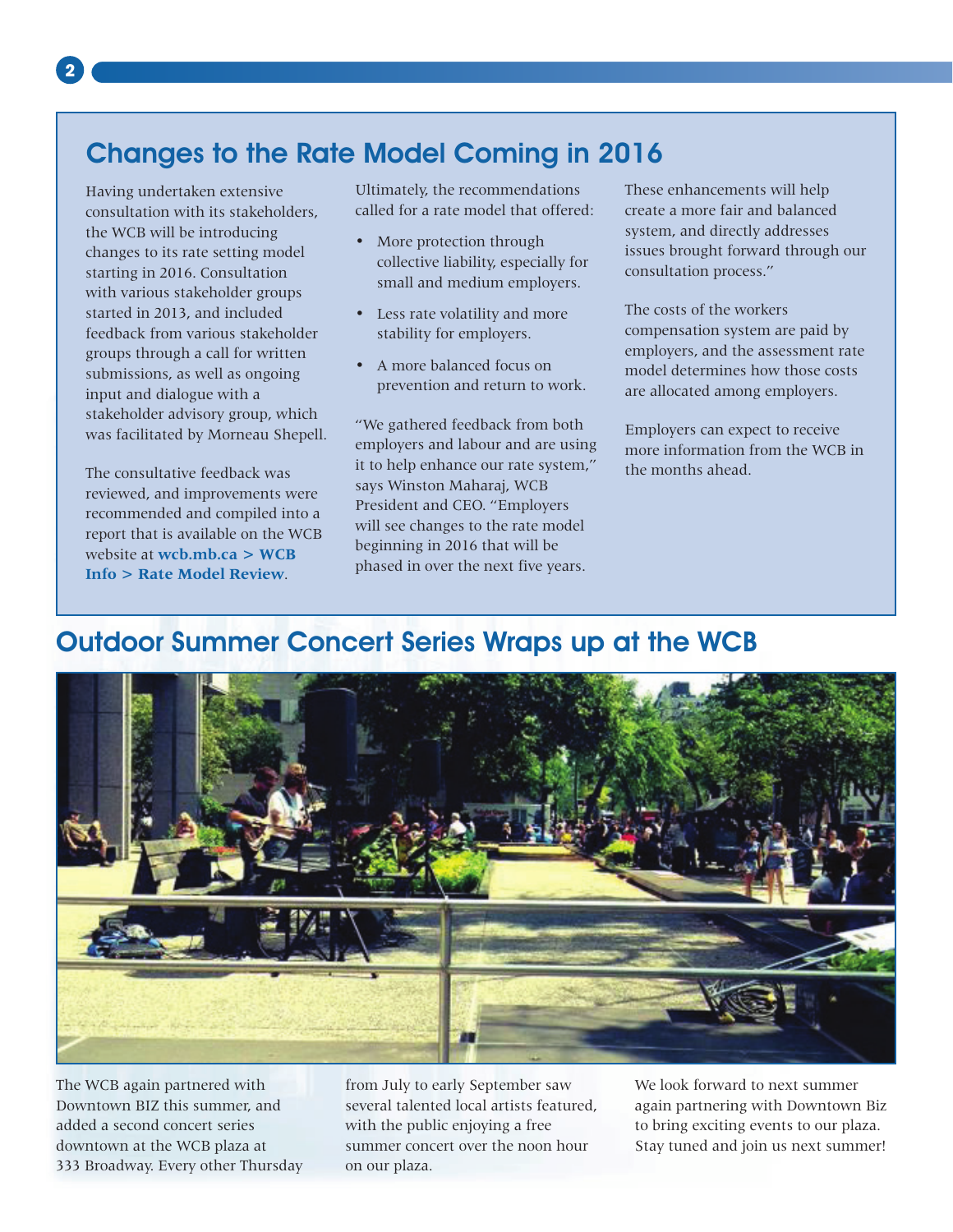## WCB Policy Manual Update

The Policy and Procedures Manual provides policy information for workers and employers covered by workers compensation, as well as for other interested parties who want to understand the policy positions adopted by the Board of Directors.

For the latest updates, visit our website at **wcb.mb.ca/policymanual-updates** and see what's new.

Latest Update includes: *Policy Update 04-15*

- **Policy 21.10.40 Expenses for Attendance at Appeal Hearings:** Policy amended July 1, 2015 to reflect an increase in travel allowance and an increase in meal allowance for attendance at Appeal Hearings.
- **Policy 35.40.05 Interest Rates under Regulation (Information Only):** Updated July 1, 2015, to reflect interest rates for over/under interest and late payment penalties.

#### *Policy Update 03-15*

- **Policy 20.10 Reconsiderations:** This is a new policy approved by the Board of Directors by Board Order No. 21/15 on May 26, 2015 effective July 1, 2015.
- **Policy 21.00 Review Office:** This policy is rescinded by Board Order No. 21/15 on May 26, 2015 effective June 30, 2015 and replaced by Policy 20.10 Reconsiderations.
- **Policy 21.05.10 Reconsideration of Assessment-Related**

**Decisions:** This policy is rescinded by Board Order No. 21/15 on May 26, 2015 effective June 30, 2015 and replaced by Policy 20.10 Reconsiderations.

- **Policy 35.20.10 Classification of Employer into Industry Sectors and Sub-Groups:** Then Administrative Guidelines to this policy were updated effective April 10, 2015.
- **43.10.50.01 Rehabilitation for Spouses or Commonlaw Partners of Deceased Workers:** This policy was reposted.
- **Policy 43.20.40 Relocation:** On April 30, 2015 by Board

Order No. 19/15 effective July 1, 2015, the Board of Directors approved rescinding Policy 43.20.40.

- **Policy 43.20.40.01 Relocation:** On April 30, 2015 by Board Order No. 19/15 effective July 1, 2015 the Board of Directors approved rescinding Policy 43.20.40 Relocation and reissuing it as 43.20.40.01.
- **Policy 44.80.30.20 Post Accident Earnings – Deemed Earning Capacity:** Schedule A updated to reflect the 2014 Labour Force Survey (LFS) Data effective July 1, 2015.